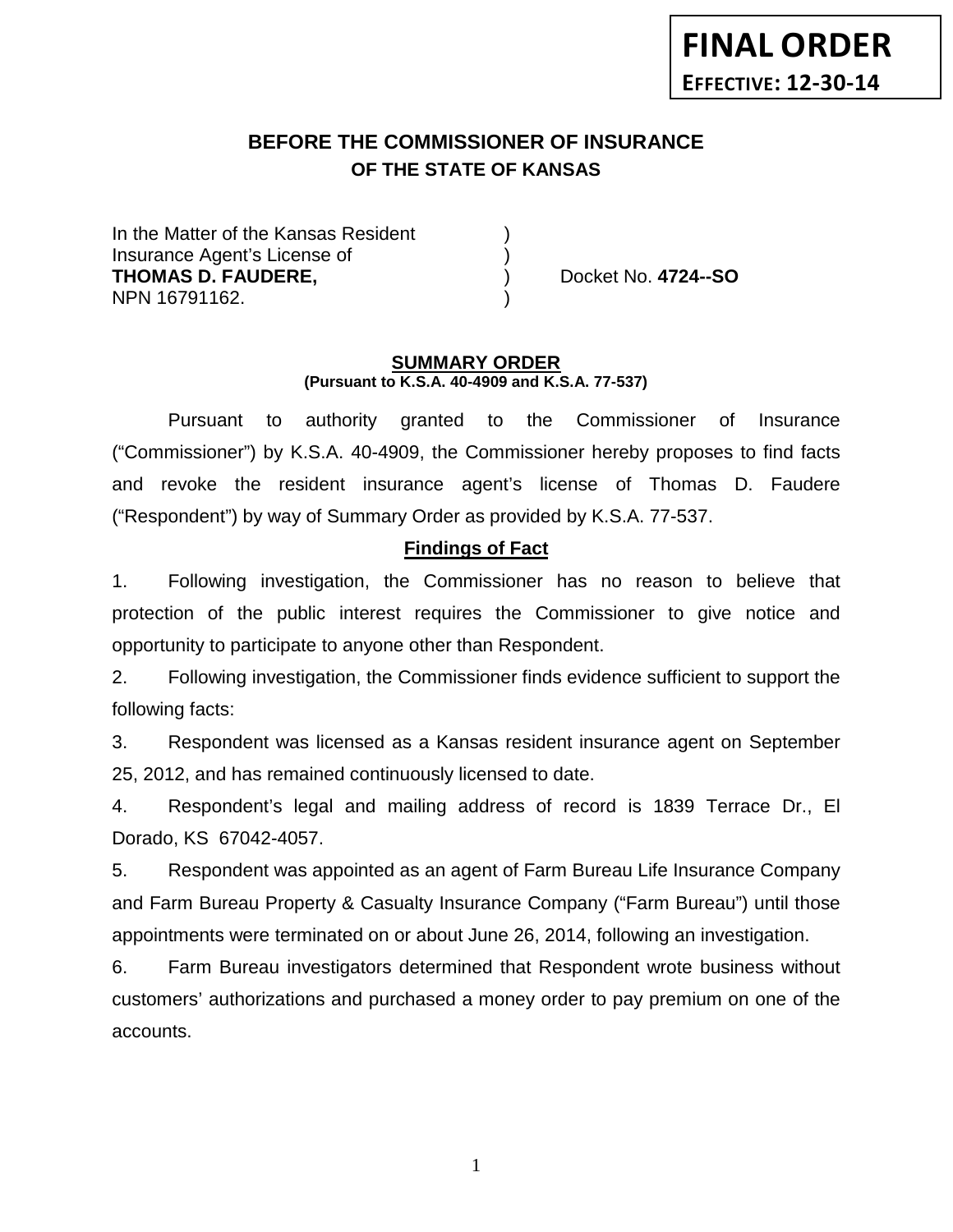7. During a teleconference with Farm Bureau personnel, Respondent admitted to obtaining a money order in the amount of \$550.00 and using it to pay premium for consumers B.D. and L.D.

8. During the teleconference Respondent admitted to issuing a renter's policy to M.S. and S.S. without their authorization.

9. Farm Bureau reviewed business Respondent submitted during a sales contest and found six renter's policies issued during March 2014 and cancelled due to nonpayment; of those, only one included a signature page, and that consumer confirmed she wanted the policy but said her attempt to transfer the payment failed.

10. Three consumers, including a Farm Bureau sales associate, said they did not authorize the policy or authorize Respondent to use their personal information to obtain a renter's policy.

11. Further, two of the consumers contacted said they owned their home and had no need for a renter's policy.

12. By letter of November 21, 2014, addressed to Respondent at his mailing address of record, counsel for KID invited Respondent to reply in writing if he disputed the foregoing facts.

13. To date, Respondent has not replied, and the letter has not been returned; thus, the facts are deemed undisputed.

### **Applicable Law**

14. K.S.A. 40-4909(a) provides, in relevant part:

"The commissioner may deny, suspend, revoke or refuse renewal of any license issued under this act if the commissioner finds that the applicant or license holder has: . . .

(7) Admitted to or been found to have committed any insurance unfair trade practice or fraud in violation of K.S.A. 40-2404, and amendments thereto.

(8) Used any fraudulent, coercive, or dishonest practice, or demonstrated any incompetence, untrustworthiness or financial irresponsibility in the conduct of business in this state or elsewhere." K.S.A. 2013 Supp. 40- 4909(a).

15. "Making false or fraudulent statements or representations on or relative to an application for an insurance policy, for the purpose of obtaining a fee, commission,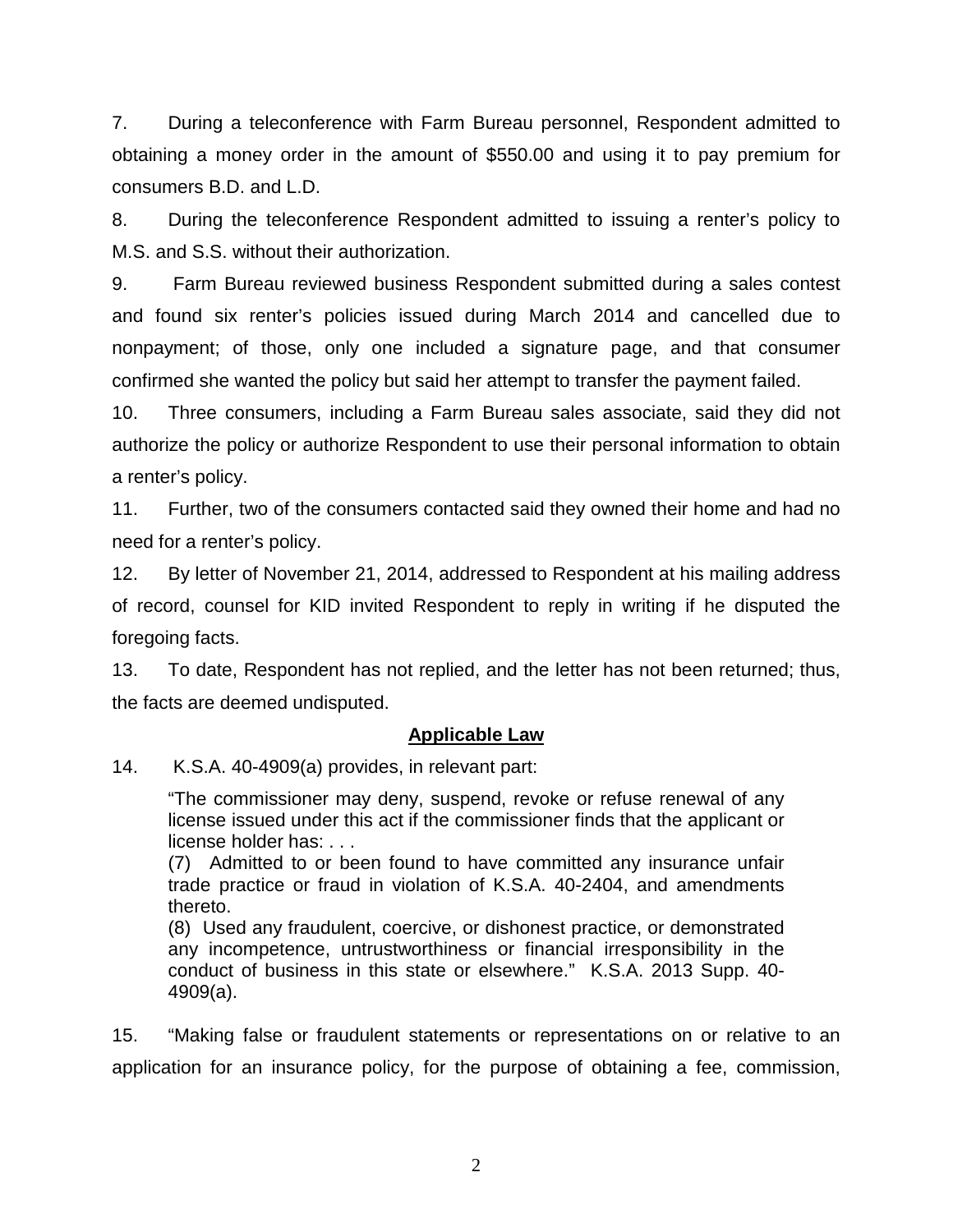money or other benefit from any insurer, agent, broker or individual" is an insurance unfair trade practice. K.S.A. 2013 Supp. 40-2404(11).

16. In addition, the Commissioner may revoke any license issued under the Insurance Agents Licensing Act if the Commissioner finds that the interests of the insurer or the insurable interests of the public are not properly served under such license. K.S.A. 2013 Supp. 40-4909(b).

17. "Any action taken under this section which affects any license or imposes any administrative penalty shall be taken only after notice and an opportunity for hearing conducted in accordance with the provisions of the Kansas administrative procedures act." K.S.A. 2013 Supp. 40-4909(c).

18. "Whenever the commissioner imposes any administrative penalty or denies, suspends, revokes or refuses renewal of any license pursuant to subsection (a), any costs incurred as a result of conducting an administrative hearing authorized under the provisions of this section shall be assessed against the person who is the subject of the hearing or any business entity represented by such person who is the party to the matters giving rise to the hearing." K.S.A. 2013 Supp. 40-4909(f).

#### **Conclusions of Law**

19. The Commissioner has jurisdiction over Respondent as well as the subject matter of this proceeding, and such proceeding is held in the public interest.

20. The Commissioner finds Respondent's license may be revoked pursuant to K.S.A. 40-4909(a)(7) because Respondent has made false or fraudulent statements or representations on or relative to an application for an insurance policy, for the purpose of obtaining a fee, commission, money or other benefit from any insurer, agent, broker or individual, which is an insurance unfair trade practice as defined by K.S.A. 40- 2404(11).

21. The Commissioner finds Respondent's license may be revoked pursuant to K.S.A. 40-4909(a)(8) because Respondent has used fraudulent or dishonest practices in the conduct of his insurance business.

22. The Commissioner thus finds that sufficient grounds exist for the revocation of Respondent's insurance agent license pursuant to K.S.A. 2013 Supp. 40-4909(a).

3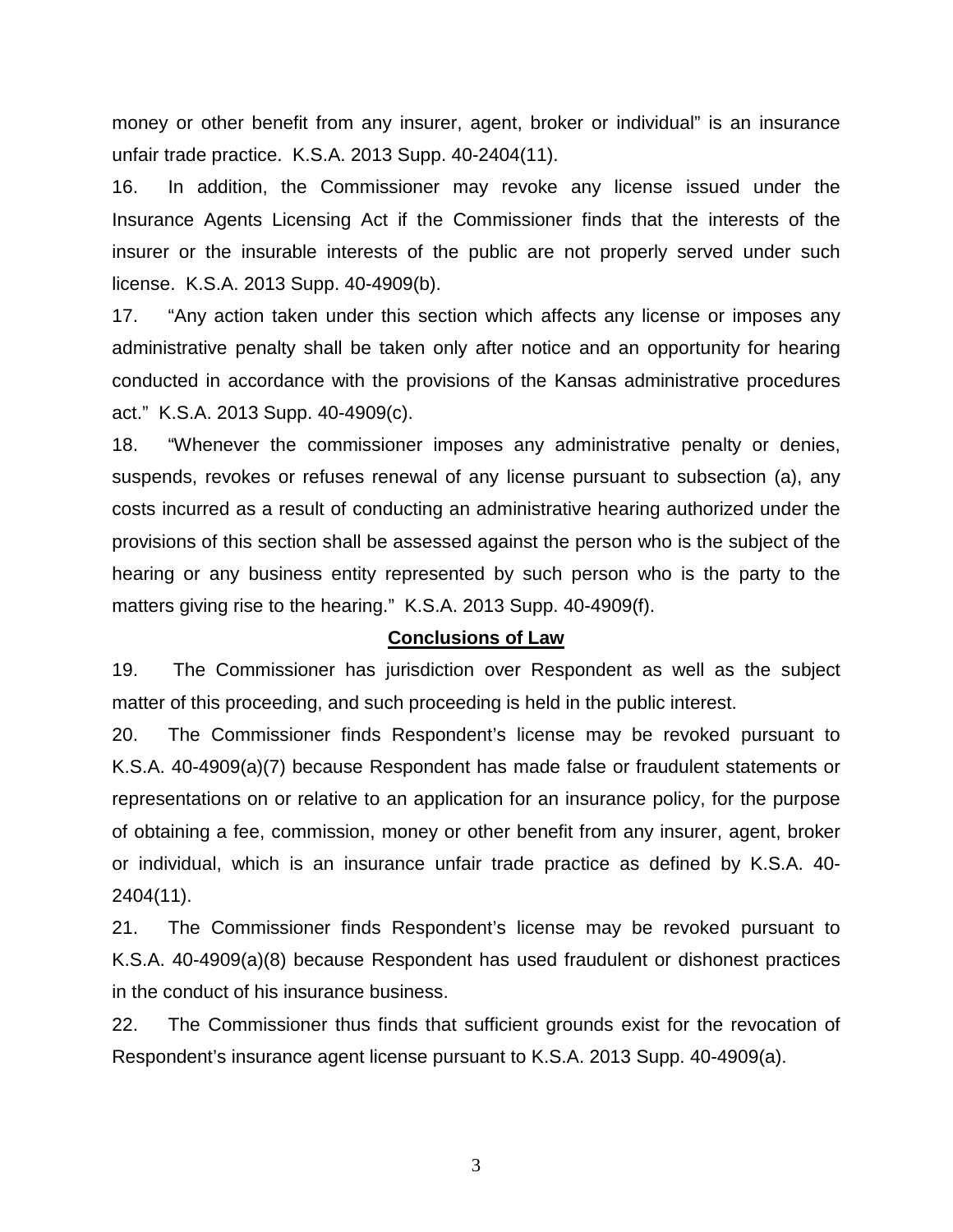23. Finally, the Commissioner finds that Respondent's license may be revoked pursuant to K.S.A. 40-4909(b) because Respondent's license is not serving the interests of insurers or the insurable interests of the public.

24. Based on the facts and circumstances set forth herein, it appears that the use of summary proceedings in this matter is appropriate, in accordance with the provisions set forth in K.S.A. 77-537(a), in that the use of summary proceedings does not violate any provision of the law, the protection of the public interest does not require the KID to give notice and opportunity to participate to persons other than Respondent, and after investigation, KID believes in good faith that the allegations will be supported to the applicable standard of proof.

#### **Policy to be Served**

Before issuing an insurance agent license, the Commissioner must determine that the applicant is qualified and has not committed any act that would be grounds for denial, suspension, or revocation. K.S.A. 40-4905(b). Further, the Commissioner may revoke any license issued under the Insurance Agents Licensing Act if the Commissioner finds that the interests of the insurer or the insurable interests of the public are not properly served under the license. The following action is appropriate to promote the security and integrity of the insurance business and protect insurance consumers by licensing, or continuing to license, persons or entities to sell, solicit, or negotiate insurance in the State of Kansas only if their conduct indicates they are both qualified and trustworthy.

**THE COMMISSIONER OF INSURANCE THEREFORE ORDERS** that the Kansas resident insurance agent's license of **THOMAS D. FAUDERE** is hereby **REVOKED** and **THOMAS D. FAUDERE** shall **CEASE and DESIST** from the sale, solicitation, or negotiation of insurance, doing any act toward the sale, solicitation, or negotiation of insurance, and/or receiving compensation deriving from the sale, solicitation, or negotiation of insurance in Kansas or on Kansas risks through business conducted on and after the effective date of this order.

**It is further ordered**, pursuant to KSA 77-415(b)(2)(A), that this order is designated by KID as precedent.

4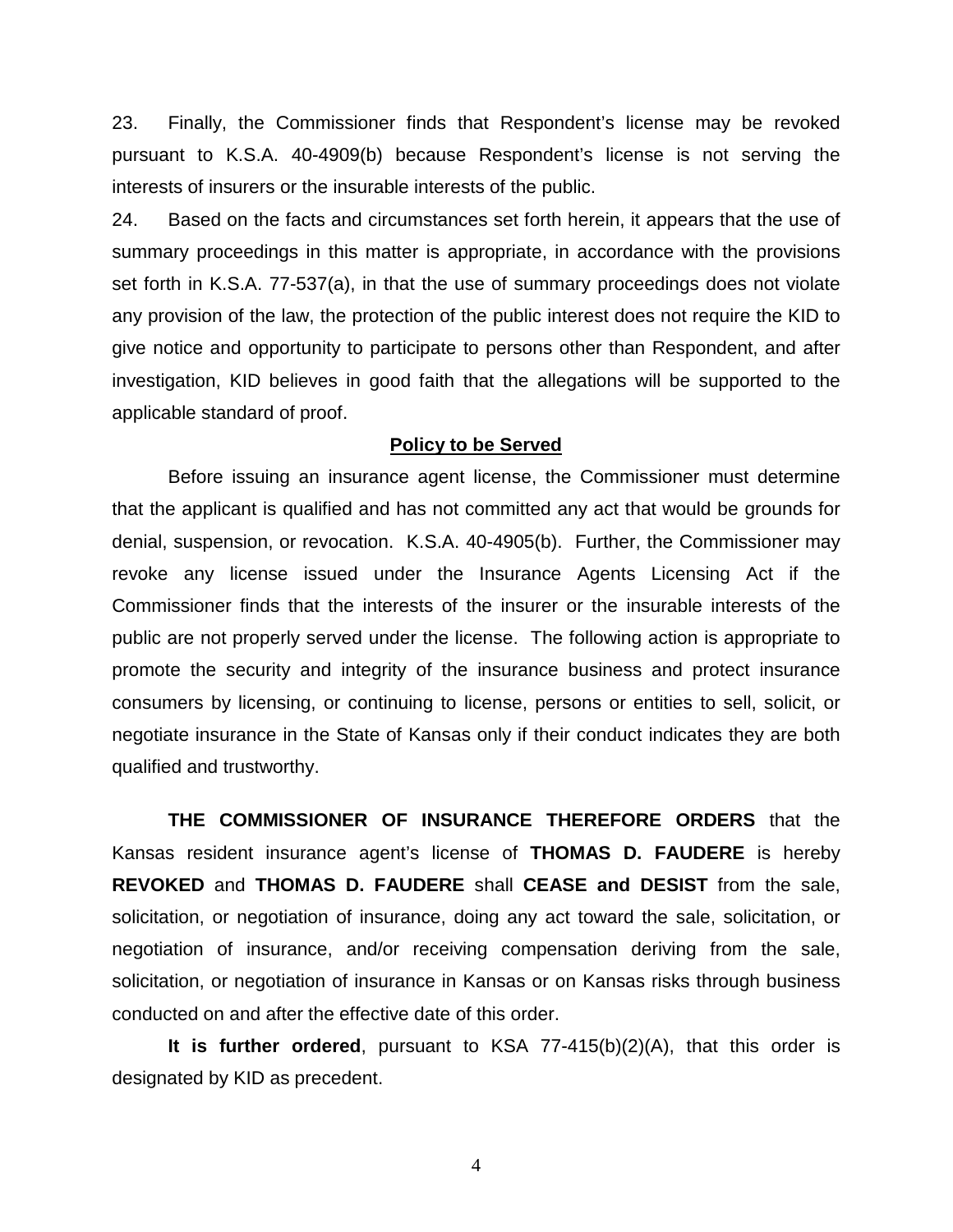# **IT IS SO ORDERED THIS \_\_11th\_\_ DAY OF DECEMBER 2014, IN THE CITY OF TOPEKA, COUNTY OF SHAWNEE, STATE OF KANSAS.**



/s/ Sandy Praeger Sandy Praeger Commissioner of Insurance

BY:

/s/ John Wine John Wine General Counsel

# **NOTICE OF RIGHTS TO HEARING AND REVIEW**

**Within fifteen (15) days of the date of service of this Summary Order, Respondent** may submit a written request for a hearing pursuant to K.S.A. 77-537 and K.S.A. 77-542. Any request for a hearing should be addressed to the following:

John Wine, General Counsel Kansas Insurance Department 420 S.W.  $9^{th}$  Street Topeka, Kansas 66612

If a hearing is requested, the Kansas Insurance Department will serve notice of the time and place of the hearing and information on procedures, right of representation, and other rights of parties relating to the conduct of the hearing.

**If a hearing is not requested in the time and manner stated above, this Summary Order shall become effective as a Final Order upon the expiration of time for requesting a hearing.** In the event Respondent files a Petition for Judicial Review, pursuant to K.S.A. 77-613(e), the agency officer to be served on behalf of the Kansas Insurance Department is

John Wine, General Counsel Kansas Insurance Department 420 S.W.  $9<sup>th</sup>$  Street Topeka, Kansas 66612